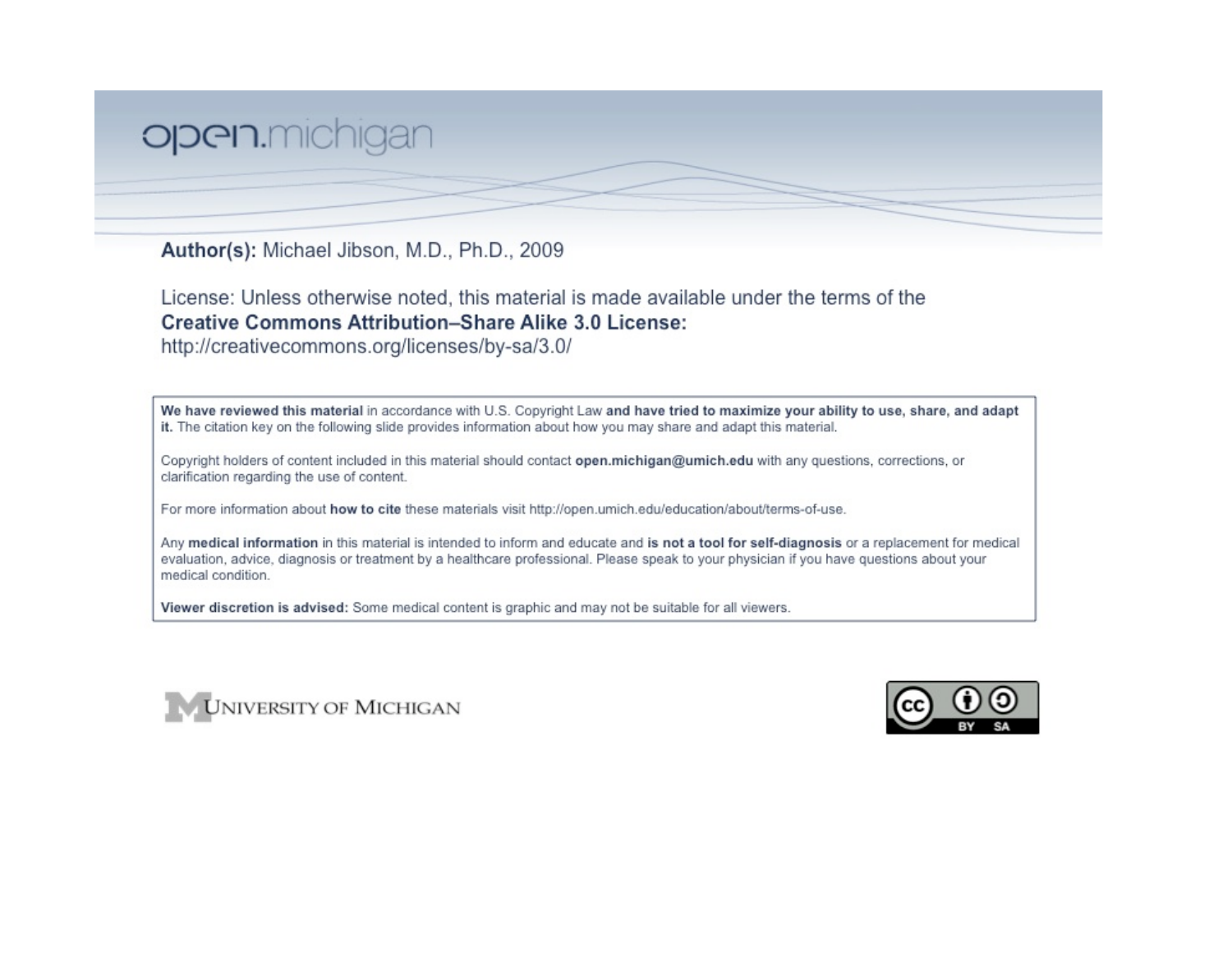# **Citation Key**

for more information see: http://open.umich.edu/wiki/CitationPolicy

## Use + Share + Adapt

{ Content the copyright holder, author, or law permits you to use, share and adapt. }

- **C** PD-GOV **Public Domain – Government:** Works that are produced by the U.S. Government. (17 USC § 105)
- Public Domain Expired: Works that are no longer protected due to an expired copyright term. @ PD-EXP
- @ PD-SELF Public Domain - Self Dedicated: Works that a copyright holder has dedicated to the public domain.
- $(Cc)$  ZERO **Creative Commons - Zero Waiver**
- $(c)$  BY **Creative Commons - Attribution License**
- Ce BY-SA **Creative Commons - Attribution Share Alike License**
- $(c)$  BY-NC **Creative Commons - Attribution Noncommercial License**
- **CO BY-NC-SA Creative Commons - Attribution Noncommercial Share Alike License**
- **GNU Free Documentation License**  $\boxed{\circledcirc}$   $\boxed{\mathsf{GNU-FDL}}$

### **Make Your Own Assessment**

{ Content Open. Michigan believes can be used, shared, and adapted because it is ineligible for copyright. }

**Public Domain – Ineligible:** Works that are ineligible for copyright protection in the U.S. (17 USC § 102(b)) \*laws in **O PD-INEL** your jurisdiction may differ

{ Content Open. Michigan has used under a Fair Use determination. }

**O** FAIR USE Fair Use: Use of works that is determined to be Fair consistent with the U.S. Copyright Act. (17 USC § 107) \*laws in your jurisdiction may differ

> Our determination DOES NOT mean that all uses of this 3rd-party content are Fair Uses and we DO NOT guarantee that your use of the content is Fair.

To use this content you should do your own independent analysis to determine whether or not your use will be Fair.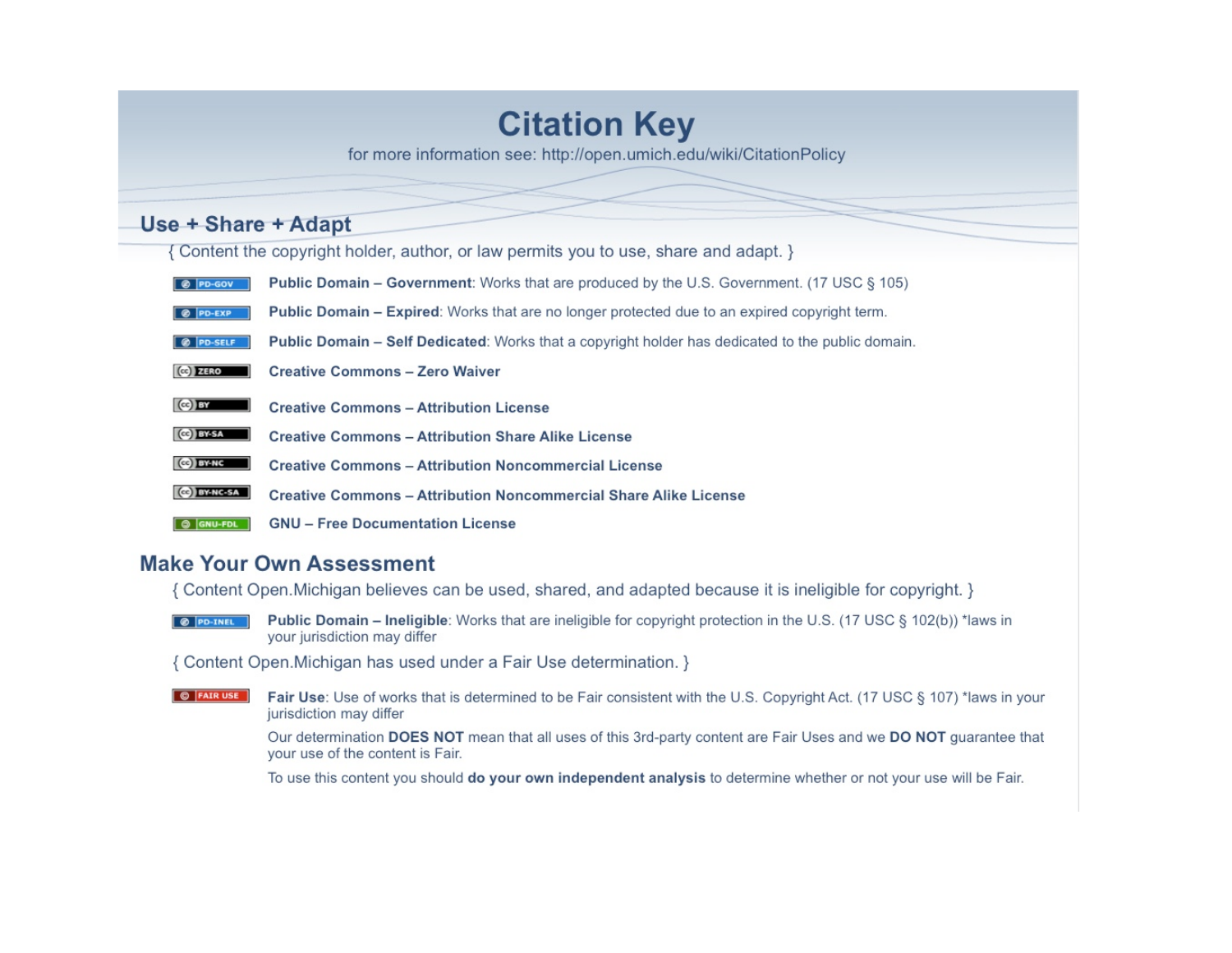#### **Mood Disorders**

- I. Introduction
	- A. Definition: "Mood" (or "affect") is a pervasive emotional state that influences one's view of self, others, and the environment.
	- B. History: "Melancholy" (Gr: "black bile") has been recognized throughout history, and has been attributed to psychological, biological, and psychosocial factors at least since Hippocrates.
	- C. Significance: Depression is #1 and bipolar disorder #6 on the WHO Global Burden of Disease for ages 15-45
- II. Neurobiology of Mood Disorders
	- A. Biogenic amines
		- 1. Low norepinephrine and serotonin levels are associated with depression
		- 2. Elevated norepinephrine and serotonin levels are associated with mania
		- 3. Most antidepressants increase synaptic transmission of norepinephrine, serotonin, or both
	- B. Neuroendocrine dysfunction in depression
		- 1. Hypothalamic-pituitary-adrenal (HPA) axis
			- a. Hyperactivation leads to excess cortisol secretion
			- b. Dexamethasone suppression test (DST) shows nonsuppression of cortisol in 50% of cases
			- c. Immune functions may be suppressed with depressed mood
		- 2. Hypothalamic-pituitary-thyroid axis
			- a. 10% of severely depressed patients have hypothyroidism
	- C. Neurophysiological dysfunction in depression
		- 1. Sleep architecture is disrupted
			- a. Decreased total sleep time
			- b. Decreased REM latency
			- c. Increased total REM sleep
	- D. Neuroimaging in depression
		- 1. Decreased volume of frontal lobes, amygdala, and hippocampus
		- 2. Decreased metabolic activity in the frontal lobes, hippocampus, and amygdala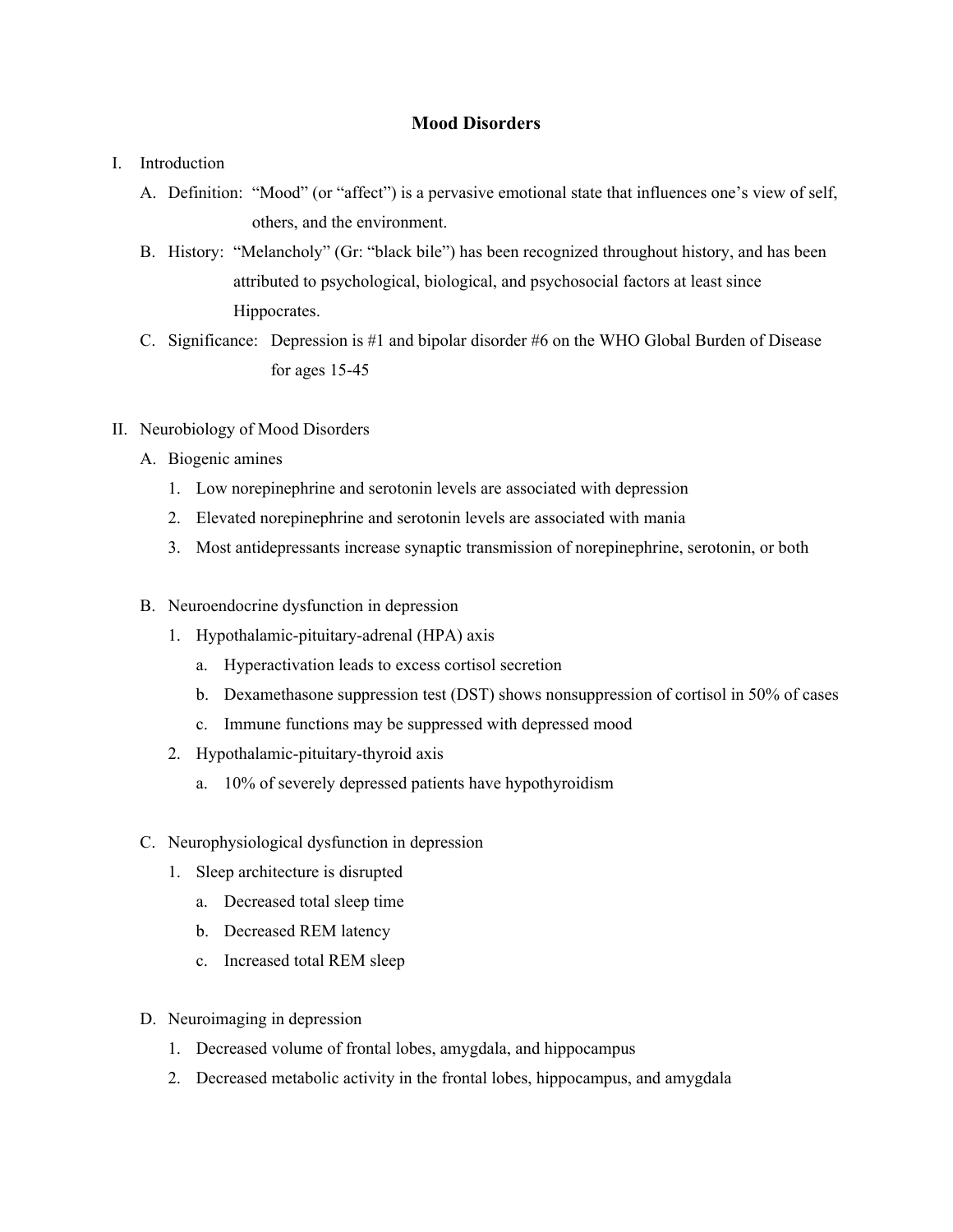- III. Psychosocial Factors
	- A. Stress
		- 1. Early life losses (e.g., death of a parent) are associated with greater risk of depression in adulthood
		- 2. Acute life stress is highly associated with onset of depression
	- B. Cognitive factors
		- 1. Negative self-image, interpretation of events, and expectation for the future are associated with depression
		- 2. "Learned helplessness" refers to passivity and despair associated with lack of control over life events
	- C. Psychoanalytic theory
		- 1. Depression arises from ambivalence toward a lost love object
- IV. Episodic Mood Symptoms (DSM-IV Criteria)
	- A. Major Depressive Episode
		- 1. Two weeks of depressed mood or anhedonia (diminished interest or pleasure)
		- 2. Accompanied by 3-4 "vegetative" symptoms:
			- a. Decreased appetite or weight loss  $(5\%$  of body weight in one month) or increased appetite
			- b. Insomnia (usually early waking) or increased sleep
			- c. Psychomotor retardation or agitation
			- d. Fatigue or loss of energy
			- e. Feelings of worthlessness or inappropriate guilt
			- f. Impaired concentration or indecisiveness
			- g. Recurrent thoughts of death or suicide
		- 3. Symptoms cause significant distress or impairment in function
		- 4. Not attributable to substance abuse or medical illness
		- 5. Not in the context of normal bereavement
		- 6. Subtypes of Depression
			- a. Atypical reversed vegetative symptoms
				- i. Hypersomnia
				- ii. Increased appetite or weight gain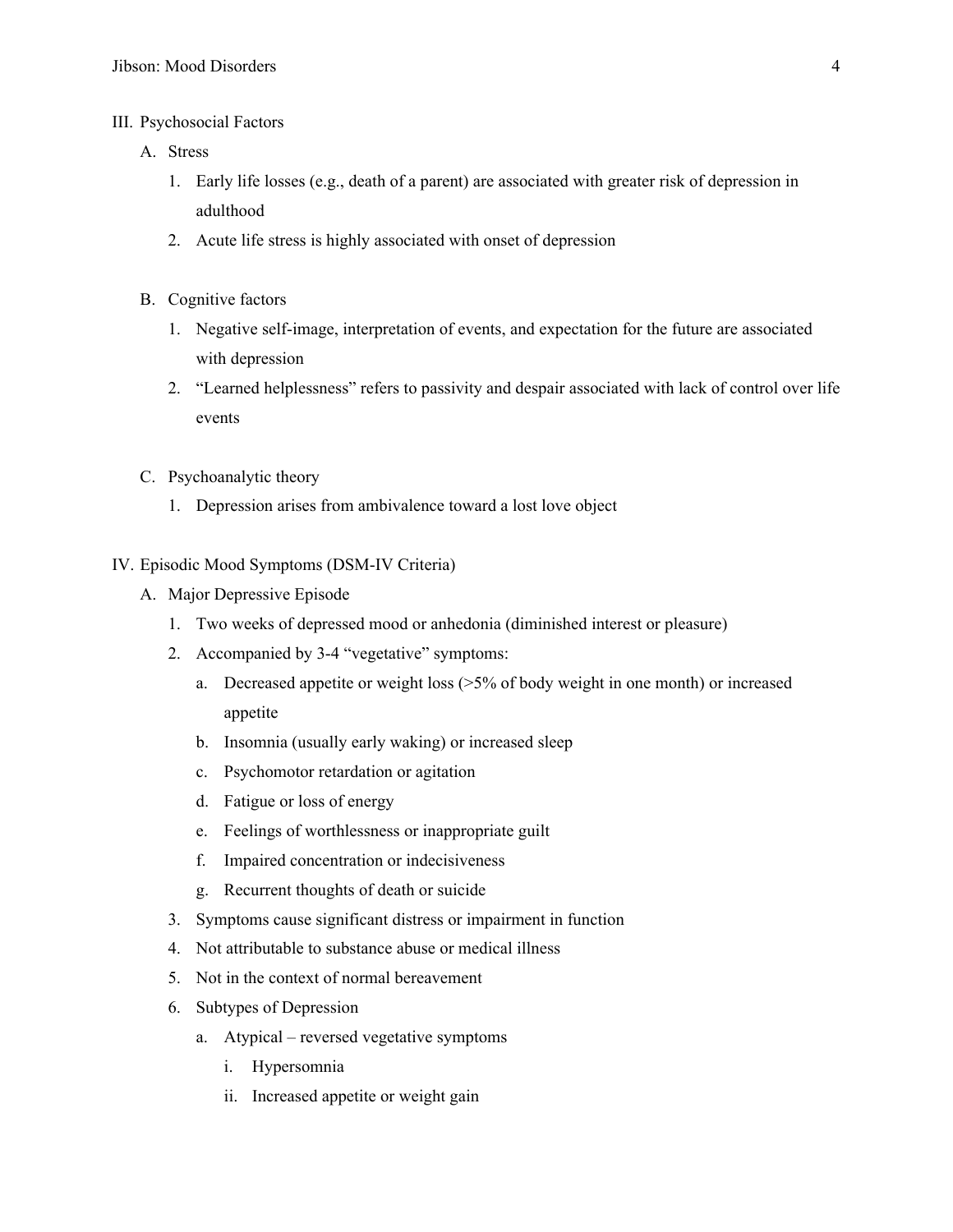- iii. Rejection sensitivity
- b. Melancholia
	- i. Prominent anhedonia
	- ii. Intense vegetative symptoms
- c. Postpartum within 4 weeks of delivery of a child
- d. Catatonic characteristic motor signs (see Schizophrenia notes)
- e. Psychotic features psychosis is present only during depressive episodes
- f. Seasonal pattern depression occurs at specific times of the year
	- i. Depression most common in fall and winter

#### **Criteria for Major Depressive Episode (DSM-IV)**

- A. Five (or more) of the following symptoms have been present during the same 2-week period and represent a change from previous functioning; at least one of the symptoms is either (1) depressed mood or (2) loss of interest or pleasure.
	- (1) depressed mood most of the day, nearly every day, as indicated by either subjective report (e.g., feels sad or empty) or observation made by others (e.g., appears tearful). **Note**: In children and adolescents, can be irritable mood.
	- (2) markedly diminished interest or pleasure in all, or almost all, activities most of the day, nearly every day (as indicated by either subjective account or observation made by others)
	- (3) significant weight loss when not dieting or weight gain (e.g., a change of more than 5% of body weight in a month), or decrease or increase in appetite nearly every day. **Note**: In children, consider failure to make expected weight gains.
	- (4) insomnia or hypersomnia nearly every day
	- (5) psychomotor agitation or retardation nearly every day (observable by others, not merely subjective feelings of restlessness or being slowed down)
	- (6) fatigue or loss of energy nearly every day
	- (7) feelings of worthlessness or excessive or inappropriate guilt (which may be delusional) nearly every day (not merely self-reproach or guilt about being sick)
- (8) diminished ability to think or concentrate, or indecisiveness, nearly every day (either by subjective account or as observed by others
- (9) recurrent thoughts of death (not just fear of dying), recurrent suicidal ideation without a specific plan, or a suicide attempt or a specific plan for committing suicide
- B. The symptoms do not meet criteria for a Mixed Episode.
- C. The symptoms cause clinically significant distress or impairment in social, occupational, or other important areas of functioning.
- D. The symptoms are not due to the direct physiological effects of a substance (e.g., a drug of abuse, a medication) or a general medical condition (e.g., hypothyroidism).
- E. The symptoms are not better accounted for by Bereavement, i.e., after the loss of a loved one, the symptoms persist for longer than 2 months or are characterized by marked functional impairment, morbid preoccupation with worthlessness, suicidal ideation, psychotic symptoms, or psychomotor retardation.

**8** PD-INEL Source Undetermined

#### B. Manic Episode

- 1. A distinct period of at least one week during which there is an abnormally and persistently elevated, expansive, or irritable mood
- 2. The symptoms must cause substantial impairment in ability to function, or be accompanied by active psychotic symptoms
- 3. Accompanied by 3-4 diagnostic symptoms:
	- a. Inflated self-esteem or grandiosity
	- b. Decreased need for sleep
	- c. Loud, rapid, and intrusive speech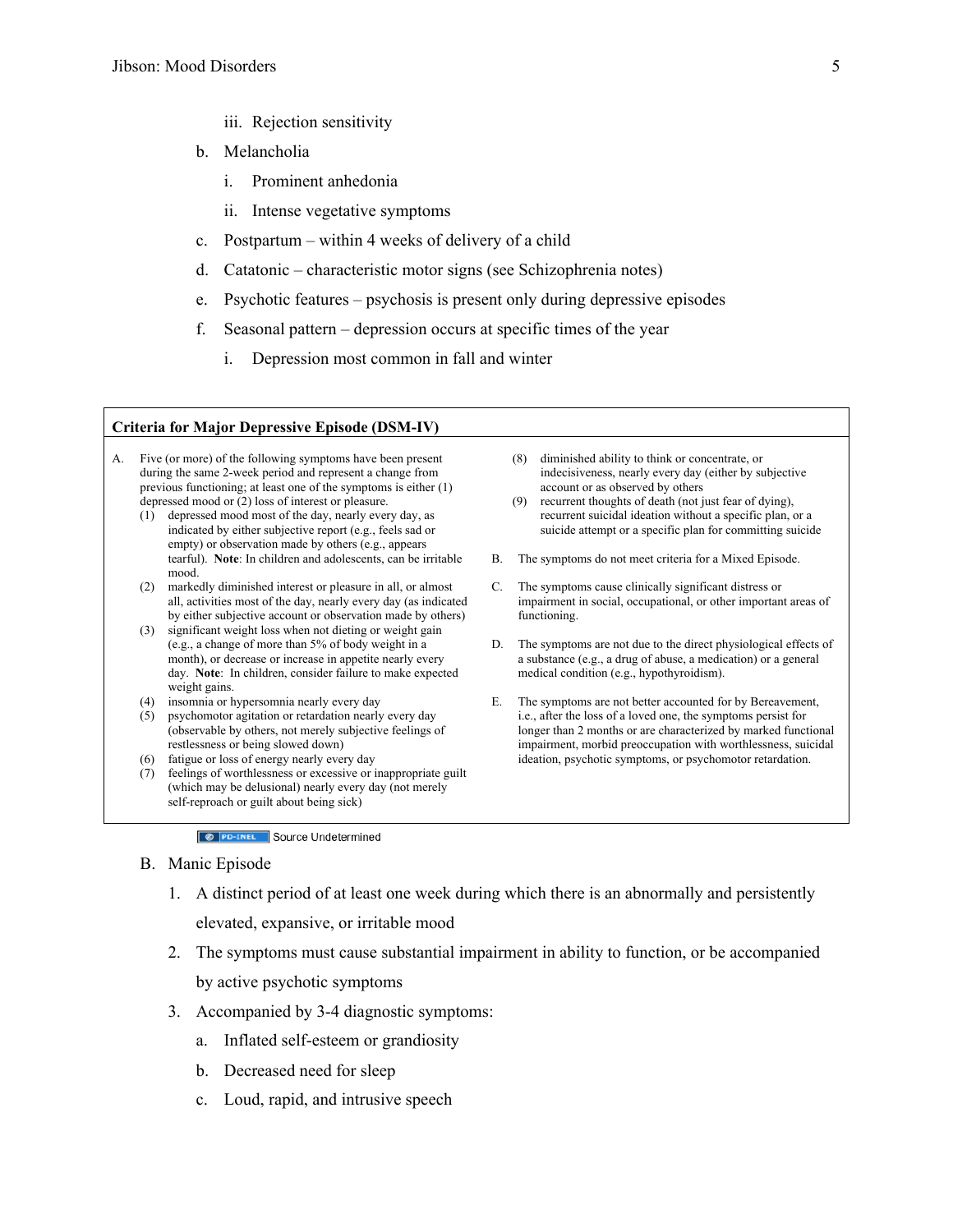- d. Flight of ideas or racing thoughts, distractibility
- e. Increased involvement in goal-directed activities
- f. High-risk behavior fast driving, indiscriminate sex, spending sprees, ill-considered financial investments, etc.

| Criteria for Manic Episode (DSM-IV) |                                                                                                                                                                           |                                                                                                                                                                                                                           |  |  |
|-------------------------------------|---------------------------------------------------------------------------------------------------------------------------------------------------------------------------|---------------------------------------------------------------------------------------------------------------------------------------------------------------------------------------------------------------------------|--|--|
| A.                                  | A distinct period of abnormally and persistently elevated,<br>expansive, or irritable mood, lasting at least 1 week (or any<br>duration if hospitalization is necessary). | excessive involvement in pleasurable activities that have a<br>(7)<br>high potential for harmful consequences (e.g., engaging in<br>unrestrained buying sprees, sexual indiscretions, or foolish<br>business investments) |  |  |
| В.                                  | During the period of mood disturbance, three (or more) of the                                                                                                             |                                                                                                                                                                                                                           |  |  |
|                                     | following symptoms have persisted (four if the mood is only<br>irritable) and have been present to a significant degree:                                                  | The symptoms do not meet criteria for a Mixed Episode.                                                                                                                                                                    |  |  |
|                                     | inflated self-esteem or grandiosity<br>(1)<br>decreased need for sleep (e.g., feels rested after only 3)<br>(2)<br>hours of sleep)                                        | The mood disturbance is sufficiently severe to cause marked<br>D.<br>impairment in occupational functioning or in usual social<br>activities or relationships with others, or to necessitate                              |  |  |
|                                     | more talkative than usual or pressure to keep talking<br>(3)                                                                                                              | hospitalization to prevent harm to self or others, or there are                                                                                                                                                           |  |  |
|                                     | flight of ideas or subjective experience that thoughts are<br>(4)<br>racing                                                                                               | psychotic features.                                                                                                                                                                                                       |  |  |
|                                     | distractibility (i.e., attention too easily drawn to<br>(5)<br>unimportant or irrelevant external stimuli)                                                                | The symptoms are not due to the direct physiological effects of<br>Е.<br>a substance (e.g., a drug of abuse, a medication, or other                                                                                       |  |  |
|                                     | increase in goal-directed activity (either socially, at work or<br>(6)<br>school, or sexually) or psychomotor agitation                                                   | treatment) or a general medical condition (e.g.,<br>hyperthyroidism).                                                                                                                                                     |  |  |
|                                     |                                                                                                                                                                           |                                                                                                                                                                                                                           |  |  |

**8** PD-INEL Source Undetermined

- 4. Subtypes
	- a. Mixed meets criteria for both depressive and manic episode
		- i. Symptoms may rapidly alternate or be simultaneously present
	- b. Psychotic features
		- i. Psychosis occurs in ~80% of manic episodes
		- ii. Often mood congruent (e.g., grandiose delusions), but may be indistinguishable from psychotic symptoms of schizophrenia or other disorders
		- iii. Insight tends to be good between episodes, but very poor during the episodes
	- c. Rapid cycling 4 or more episodes per year
- B. Hypomanic Episode
	- 1. Same diagnostic features as a manic episode, but:
		- a. Shorter duration (at least 4 days)
		- b. No significant impairment in function
		- c. No psychosis
		- d. No hospital admission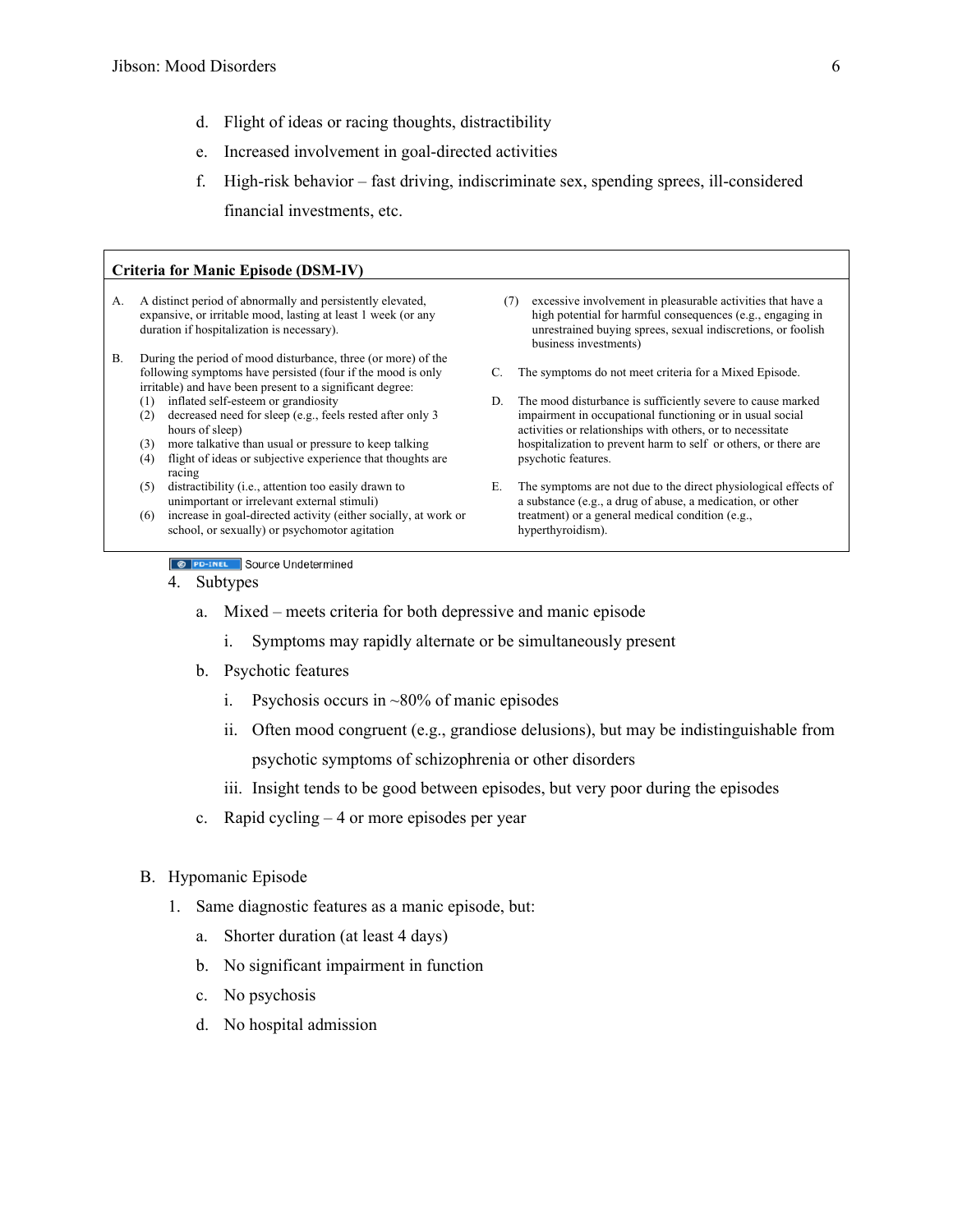- V. Mood Disorders (DSM-IV Criteria)
	- A. Major Depressive Disorder
		- 1. One or more major depressive episodes without a manic or hypomanic episode
		- 2. Onset and course
			- a. Peak age of onset is late 20s
			- b. Age range for onset is childhood to late life
			- c. Onset may be sudden or gradual
				- i. Gradual onset often includes weeks-months of subclinical symptoms
				- ii. Acute onset usually follows within 6 months of a significant stressor
			- d. 50% of patients will experience a subsequent episode
				- i.. Risk of recurrence increases with age and number of previous episodes
				- ii. Average number of episodes is 4
			- e. 50% recover within 6 months
		- 3. Complications and co-morbidity
			- a. 15% lifetime suicide risk
			- b. Depressive pseudodementia
				- i. Cognitive deficits related to poor concentration and energy
				- ii. Resolves with improvement in mood
			- c. Substance abuse
			- d. Anxiety disorders are common
		- 4. Epidemiology
			- a. Lifetime risk is 10-25% for women, 5-12% for men
			- b. Point prevalence is 5-10% for women, 2-3% for men
			- c. Gender distribution is 2:1 W:M
			- d. Monozygotic twins show 50-75% concurrence
			- e. 25% risk to first-degree relatives
		- 5. Treatment
			- a. Antidepressant medications
				- i. Selective Serotonin Reuptake Inhibitors (SSRIs) usual 1<sup>st</sup>-line agents
				- ii. Atypical antidepressants also used as  $1<sup>st</sup>$ -line agents
				- iii. Tricyclic antidepressants less common, older agents
				- iv. Monoamine oxidase inhibitors (MAOIs) least common, older agents
				- v. All medications work in 65-70% of cases (placebo response is 30%)
				- vi. At least 6 months of treatment is optimal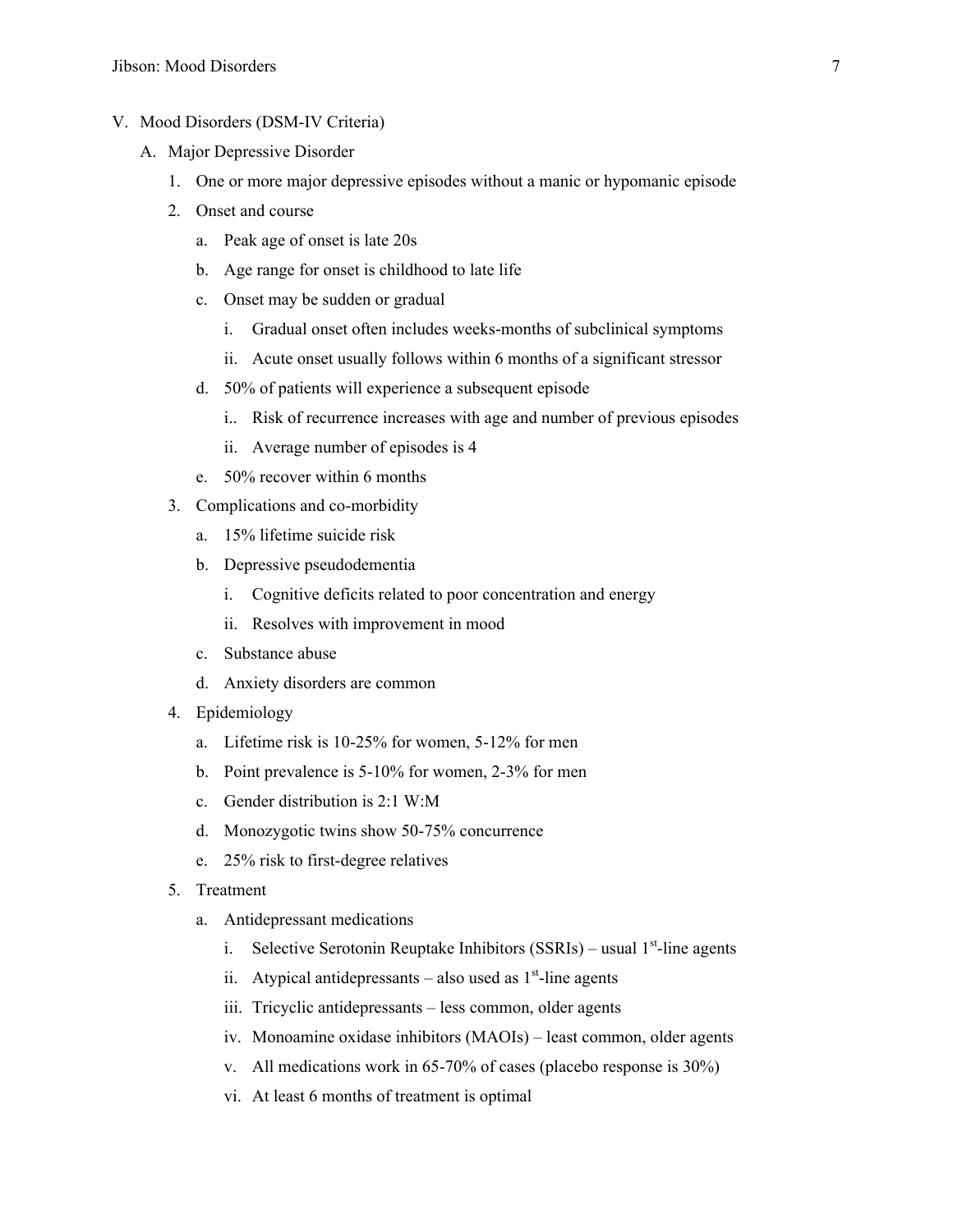vii. Prophylactic treatment is effective for patients at high risk for relapse

- b. Psychotherapy
	- i. Cognitive behavioral therapy (CBT)
	- ii. Interpersonal therapy (IPT)
	- iii. 65-70% effectiveness in mild-moderate depression
	- iv. Combination of psychotherapy and medication is more effective than either treatment alone
- c. Electroconvulsive therapy (ECT)
	- i. Indicated for severe depression, lack of response to other treatments, psychotic features, high suicide risk, starvation or dehydration, prior good response, or patient preference
	- ii. Relative contraindications are intracranial mass, dementia, severe personality disorder, high anesthesia risk
	- iii. Primary side effect is memory loss and confusion (both self-limiting)
	- iv. Effective in 80% of patients
	- v. Maintenance ECT is used when risk of relapse is high
	- vi. Maintenance antidepressant medication is used in all other cases
- B. Major Depressive Disorder with Psychotic Features
	- 1. 10% of depressed patients develop psychotic features
	- 2. Psychotic symptoms are often (but not always) congruent with mood
	- 3. Treatment
		- a. Combination of antidepressant and antipsychotic medications
			- i. Neither medication works well alone
			- ii. 50% effective when used together
		- b. ECT
			- i. May be appropriate  $1<sup>st</sup>$ -line treatment
			- ii. 80-90% effective
- C. Dysthymic Disorder
	- 1. At least 2 years of depressed mood
	- 2. 2 or more vegetative symptoms
	- 3. Does not meet criteria for major depressive episode for at least the first 2 years
	- 4. Lifetime risk is 6%; point prevalence is 3%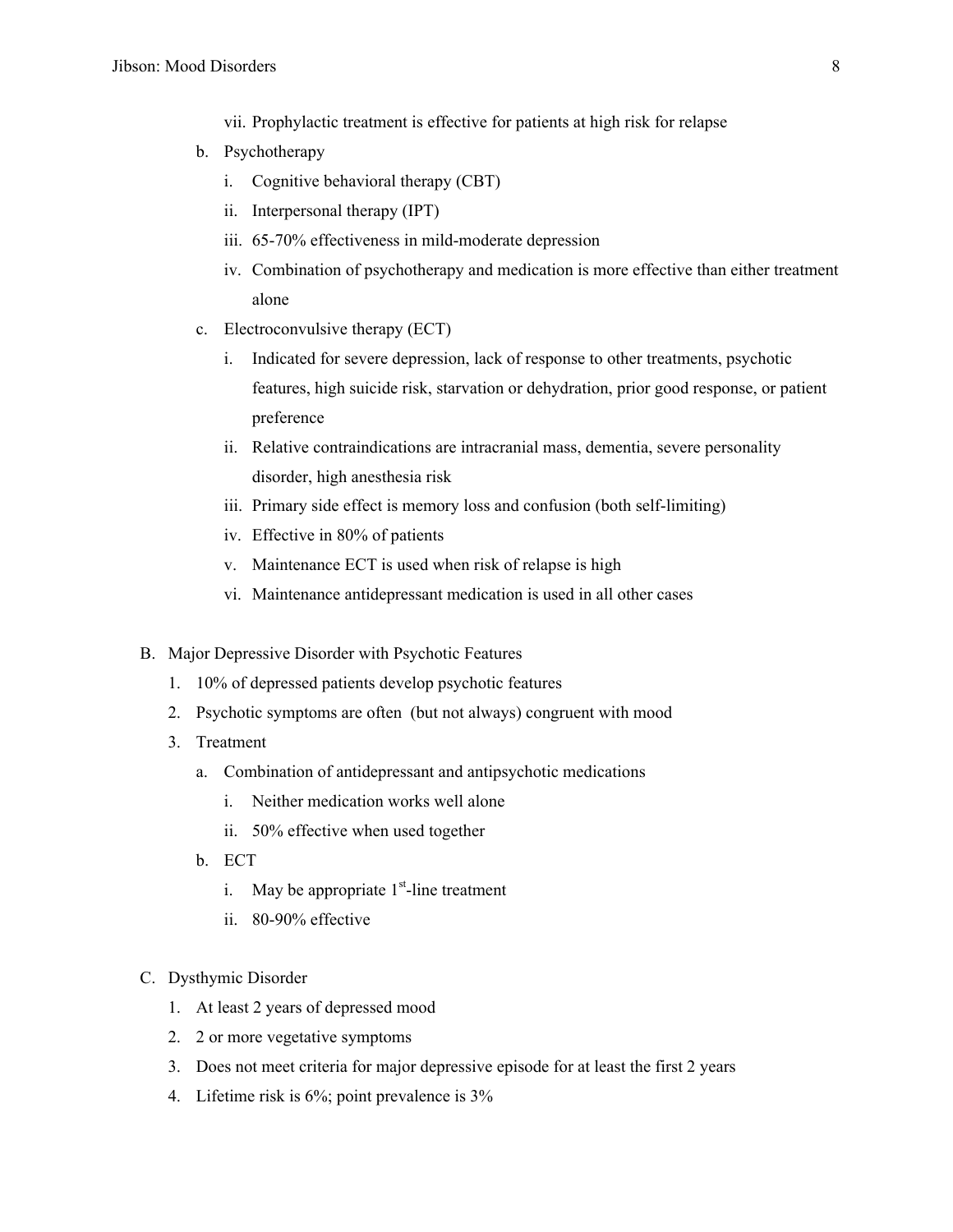- 5. Often co-morbid with episodes of major depression ("double depression")
- 6. Treatment
	- a. Antidepressant medications
	- b. Psychotherapy (CBT, IPT)
- D. Bipolar I Disorder (formerly "manic-depression")
	- 1. At least one manic episode with or without a depressive episode
	- 2. Onset and course
		- a. Peak age of onset is in 20s
		- b. Age range for onset is from teens to 60s
		- c. Symptoms tend to progress rapidly (i.e., a few days) from pleasantly elevated mood at onset to euphoria to irritability to psychosis. Some cases progress to catatonia.
		- d. Episodes are often triggered by physical or psychosocial stressors
		- e. Episodes are often (~60%) preceded or followed immediately by a depressive episode
		- f. >90% of patients have recurrent episodes
		- g. 70-80% of patients return to full function between episodes; 20-30% have persistent mood instability or functional impairment
		- h. Episodes occur every 2-3 years for patients in their 20s, gradually increasing in frequency to 1-2 episodes per year for patients in their 50s
	- 3. Complications
		- a. 10-15% lifetime suicide risk
		- b. Substance abuse is common
	- 4. Epidemiology
		- a. Lifetime prevalence is 1% of the general adult population
		- b. Gender distribution is 1:1
		- c. Monozygotic twins show ~80% concurrence
		- d. 25% risk to first-degree relatives
	- 5. Acute treatment
		- a. Antipsychotic medication  $-1<sup>st</sup>$ -line treatment
		- b. Mood stabilizers
			- i. Lithium  $-1<sup>st</sup>$ -line treatment
			- ii. Valproic acid  $-1$ <sup>st</sup>-line treatment
			- iii. Other anticonvulsants carbamazepine, lamotragine, topiramate
		- c. Avoid antidepressant medications during manic phase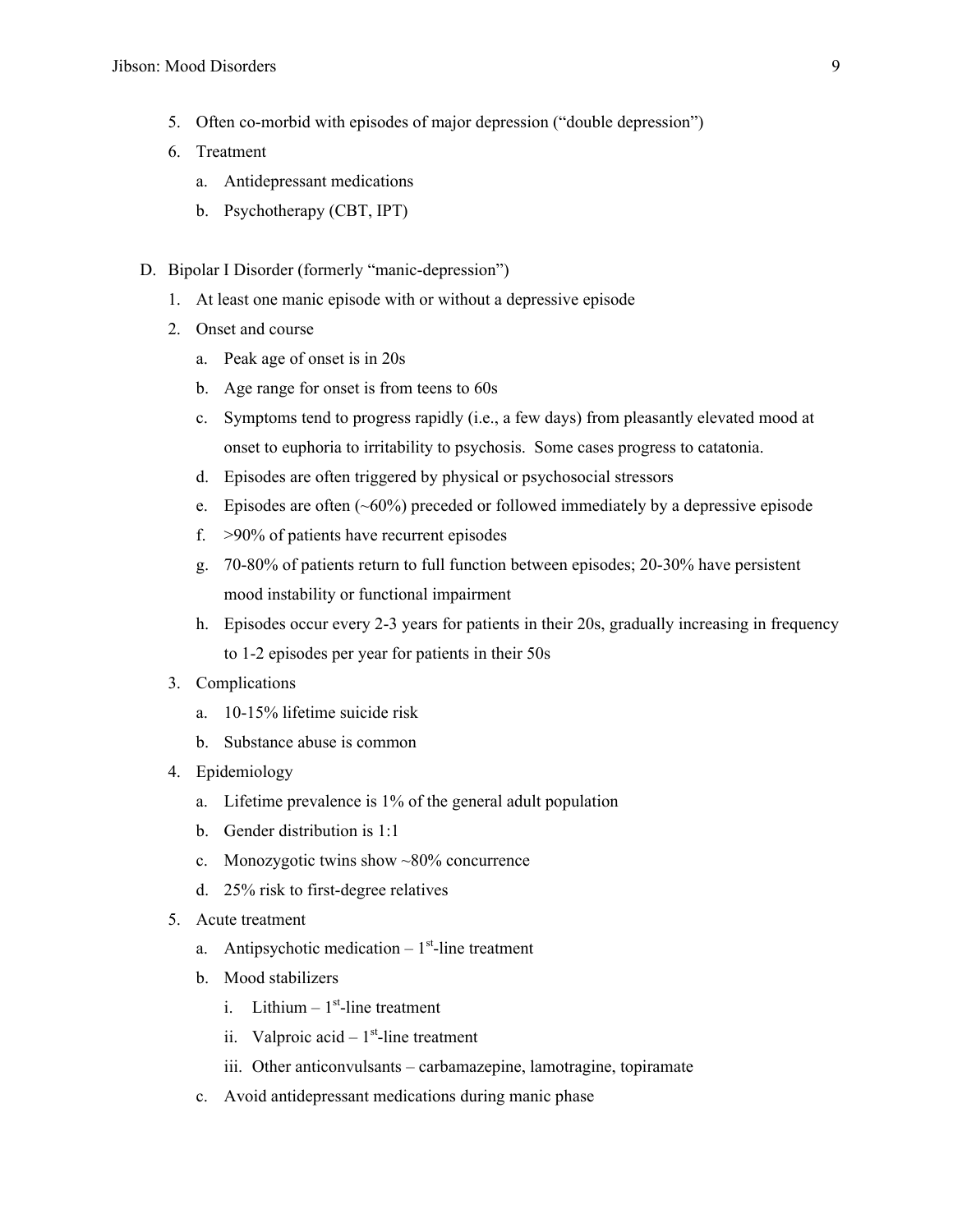- 6. Maintenance treatment
	- a. Mood stabilizers (same as above)
	- b. Antidepressant medications may be indicated
- E. Bipolar II Disorder
	- 1. At least one hypomanic episode (no manic episode) with at least one depressive episode
	- 2. Similar onset, course, and complications to bipolar I disorder
	- 3. Lifetime prevalence is 0.5%
	- 4. Treatment is the same as major depressive disorder and bipolar I disorder
- F. Cyclothymic Disorder
	- 1. Chronic fluctuating mood not meeting criteria for manic or major depressive episodes
	- 2. Insidious onset in adolescence or young adulthood followed by chronic course
	- 3. 50% risk of eventual development of bipolar I or bipolar II disorder
	- 4. Lifetime prevalence is 0.4-1%
	- 5. Treatment is the same as major depressive disorder and bipolar I disorder
- G. Substance Induced Mood Disorder
	- 1. Prominent and persistent mood disturbance (depressed or elevated) related to intoxication or withdrawal from a substance (drug of abuse, medication, toxin)
		- i. Alcohol is most common substance causing depressed mood
		- ii. Amphetamine, cocaine, and steroids (e.g., prednisone) are commonly associated with mood elevation
	- 2. May improve spontaneously with detoxification
	- 3. Some cases require additional treatment with antidepressant medications
	- 4. Antidepressants are rarely effective if intoxication or withdrawal continues or recurs